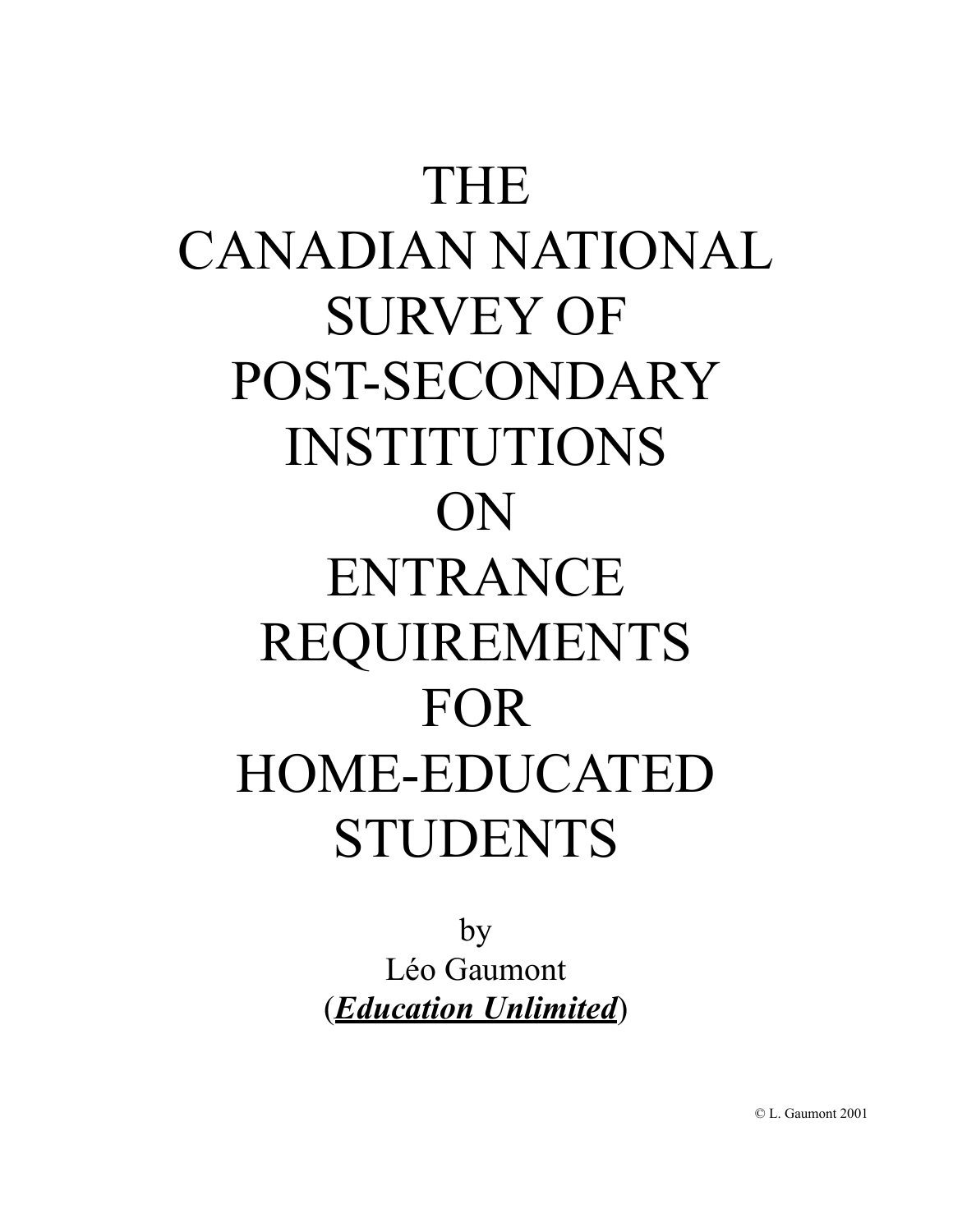### **EXECUTIVE SUMMARY**

The survey, conducted between October 2000 and February 2001, accomplished its goal of measuring the collective attitudes of Canadian post-secondary institutions towards homeeducated students. The relatively high rate of participation was primarily from private and western institutions, but a significant sampling was received from public and eastern ones as well.

Most institutions had either accepted or were interested in accepting home-educated students, although few were actively recruiting them. Most institutions did not have a written home education policy. As indicated by the nearly unanimous desire to see the results of the survey, most institutions are now facing the challenge of finding ways of accepting the increasing numbers of home-educated students.

Requirements for admission varied widely. Given a choice of nine instruments that could be used to determine the admissibility of students, none was clearly favored. Likewise no standardized test was clearly preferred over others. Half the participating institutions still required a provincially accredited diploma in spite of the knowledge that most home-educated students would not have one. Most institutions indicated an uncertainty regarding what is included in a student portfolio.

Not to negate the findings, the margin of error that is inherent in any broad-based analysis is discussed. Although the findings are accurate, some aspects must be taken into consideration in order to get an accurate perspective of the results.

It is recommended that future surveys be directed towards discovering, and making public, the attitudes and requirements of each institution, and so provide a greater benefit to parents and students. It is, therefore, more conceivable that such a survey will be conducted on a provincial basis in order to take into account the different educational policies of each province.

Finally, when taking into consideration that few institutions had a written home-education policy and that nearly all participating institutions indicated a desire to see the results of the survey, it can be reasonably assumed that policy suggestions would be welcomed. Five recommendations are provided to help accommodate home-educated students, including: less emphasis on an accredited provincial diploma; more emphasis on a student portfolio; use of Canadian skills-based standardized test; inclusion of a career investigation report in admission requirements; and acceptance of parental letters when determining a homeeducated student's readiness for post-secondary studies.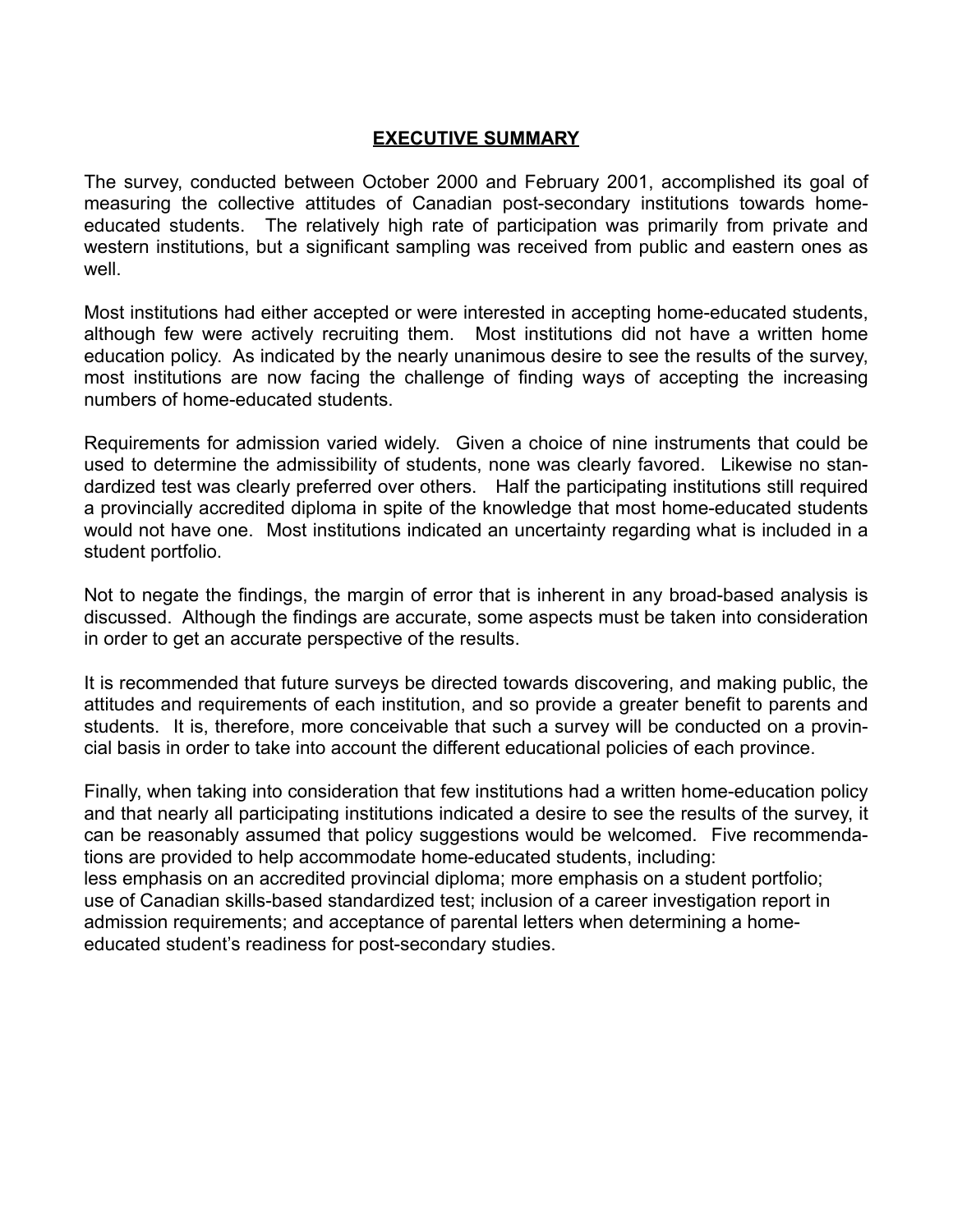#### **SURVEY PARTICIPATION**

In total, 187 questionnaires were distributed and 67 were returned completed. As can be expected in a survey of this nature, not all institutions of higher learning were sent the survey and not all who were contacted chose to participate. However, a 36% rate of participation (**Fig. 1**), is well above the 20% rate experienced in the equivalent American survey of 1996.(3)



participation by province (**Fig. 2**) is not an accurate representation of willingness on the part of all provincial institutions to participate since some provinces received a limited number of surveys. New Brunswick, for example, received five surveys but none were returned. Prince Edward Island, on the other hand, received only two surveys,

one of which was returned, giving the questionable impression that half of all the institutions in Prince Edward Island participated. Institutional participation in the survey for each province is summarized in **Fig. 3**. The information on this chart suggests that the western institutions were more inclined to respond to the survey than the eastern ones. The four western provinces averaged 52% participation while the eastern six averaged only 23%. This may reflect the fact that home education is more common in western Canada resulting in a greater interest on the part of western institutions.

Private institutions generally responded to the survey more frequently than the public



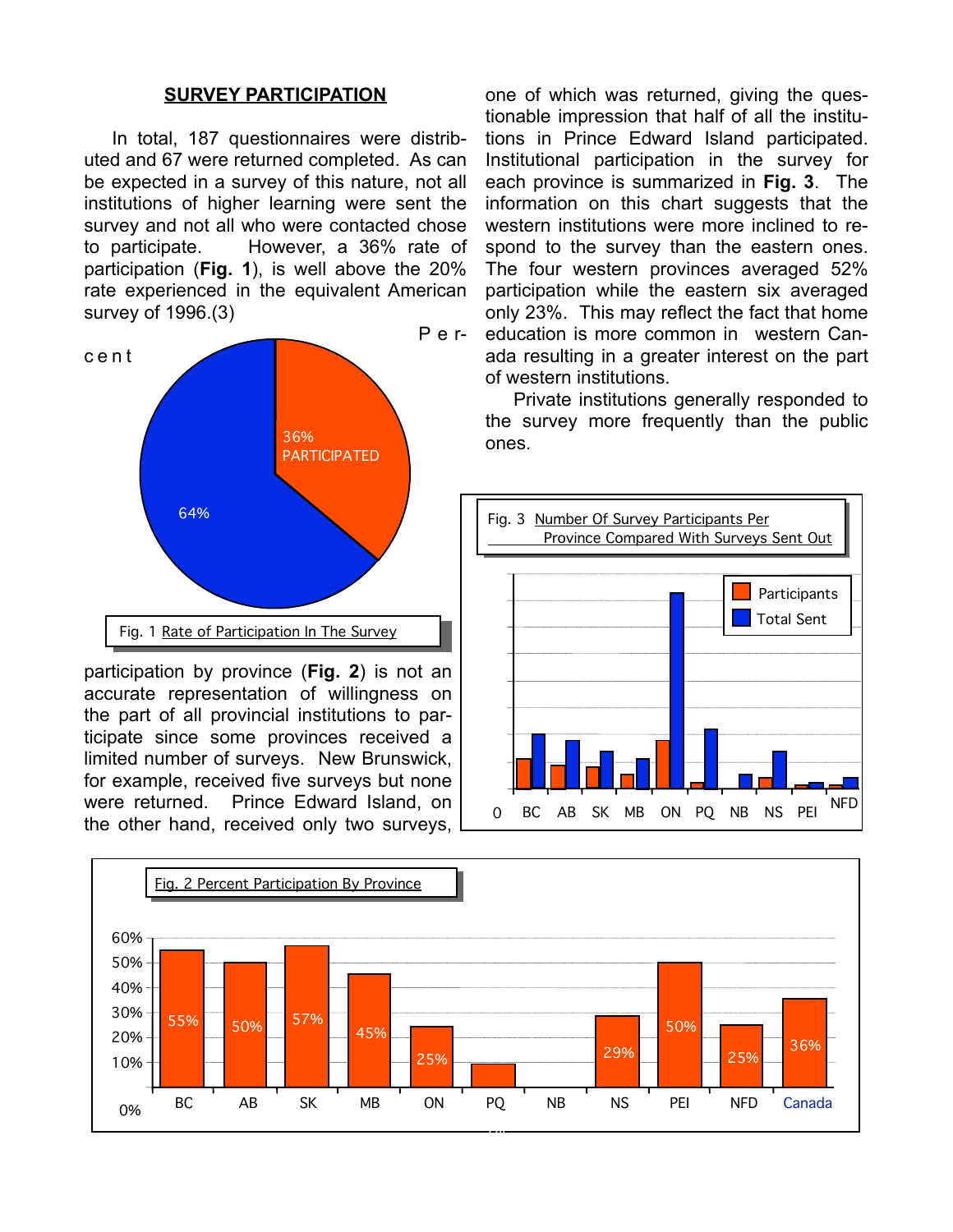#### **HOME EDUCATION POLICIES**

As expected, the results indicated a wide range of experience, understanding and methods of acceptance regarding homeeducated students. Over 70% of participants indicated that they had accepted homeeducated students (**Fig. 4**). This was encouraging yet substantially lower than in the United States where 96% of participants indi-



cated acceptence of home-educated students.(3)

It should be noted, however, that institutions that have enrolled home-educated students would be more likely to respond to a survey on home-educated students and so the results of both studies may be somewhat slanted in favor of home-educated students. Like the American findings, some institutions had only a few home-educated students and some had significant and increasing numbers enrolled over the last few years.

It was clear from survey responses that home-educated students which did attend post-secondary institutions were successful and many excelled. One institution indicated a well known, long-standing prejudice towards home-educated students by making reference to their alleged lack of social skills. (9) One

could justifiably question how a postsecondary institution could possibly acquire such information short of hiring a full-time private investigator!

Most institutions indicated that homeeducated students either interacted well with their peers or were outstanding in their willingness to get involved in extra-curricular activities. Overall the assessment of homeeducated students was very positive, which



leads one to question why most institutions do not actively recruit home-educated students (**Fig. 5**). A reasonable assumption for this could be that there is not a great deal of opportunity to do so. Home school conventions would be the most likely place to recruit. However, there are not a great many of these and most of them in Canada have been smaller and rather disorganized. While larger conventions could be fertile ground for recruitment, some organizations such as the Alberta Home Education Association (AHEA) has traditionally not invited post-secondary institutions to participate in the exhibit hall. When AHEA did make a few tables available in 2001, there was considerable interest, especially from private institutions. In the past, home-educated students were not numerous and even though the numbers are increasing they still make up a very small part of the total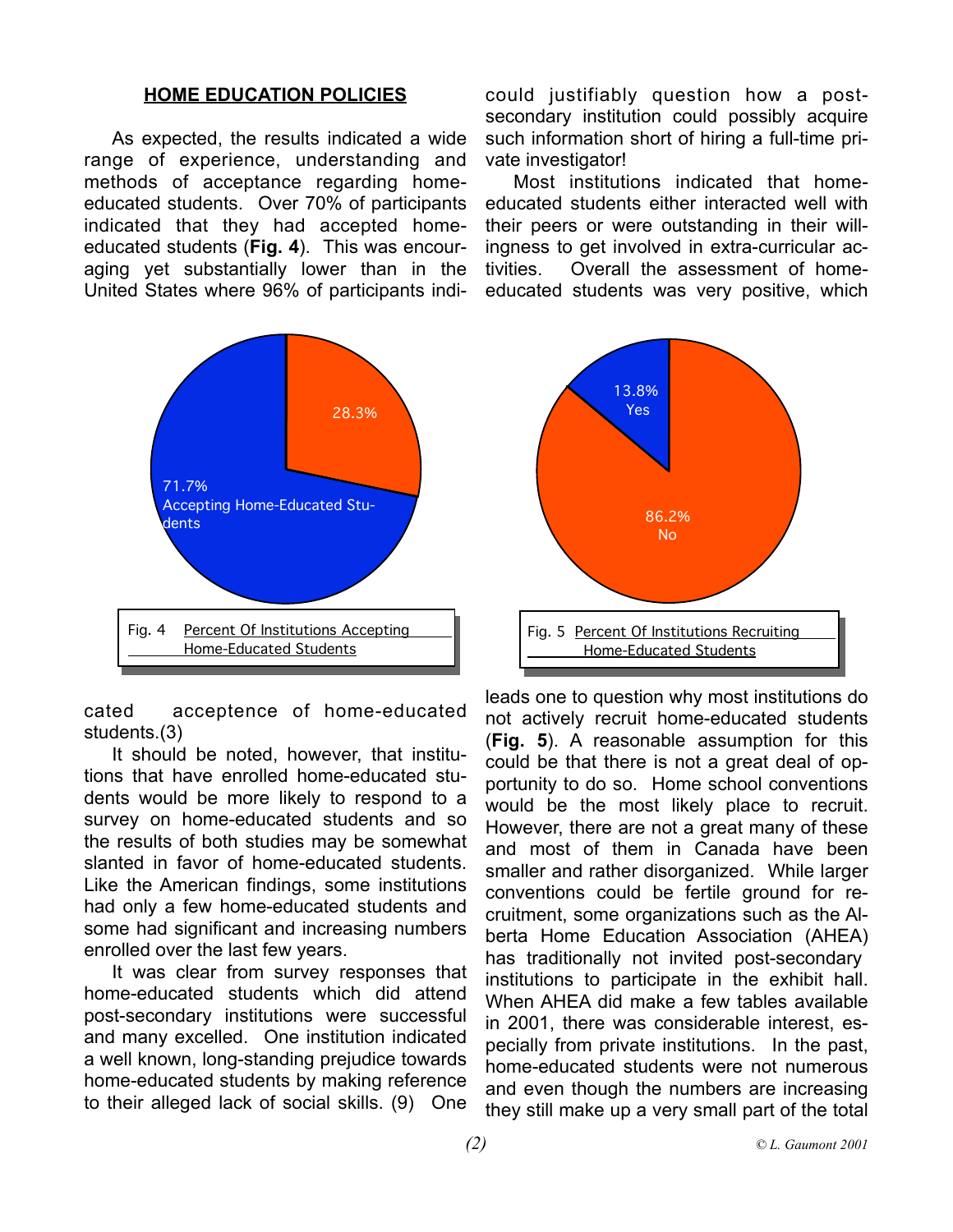pool of potential candidates for any institution. As student numbers increase and their success becomes evident, more institutions will likely take note and, as has been shown in the United States, more institutions will make a greater effort to recruit home-educated students.(5)

Like their American counterparts, few Canadian institutions reported having a home education policy in place at the time of the survey (**Fig. 6**). Some institutions later sought counsel and/or approval for newly minted versions and many of those who did have a writ-



turned copies of them with the completed questionnaire.

Analysis of the existing policies indicated a range of approaches and avenues used to screen students for admissions and most had alternatives to the diploma This information is summarized later in this report.

The survey did identify a general need for policy regarding home-educated students in institutes of higher learning. It was also noted that the more an institution had accepted home-educated students the more likely they were to have a writtten policy in place. When asked in the questionnaire whether the institutions were interested in the results, nearly all answered affirmatively, indicating, perhaps, a recognition of the need for a written policy regarding home-eduated students.

#### **REQUIREMENTS FOR ADMISSION**

The cover letter accompanying the questionnaire stated that the majority of homeeducated students completing their high school level programming at home would do so without earning the provincially accredited diploma and that some of these students would be seeking entrance into postsecondary institutions. One of the objectives of the questionnaire was to ascertain what post-secondary institutions were doing to accommodate non-diploma home-educated graduates. It was therefore somewhat surprising when half the institutions indicated that they would accept home-educated students, but only if they had a diploma. These findings indicate the degree of flexibility (or inflexibility) of post-secondary institutions when it comes to defining standards. The bigger the institutions, the more likely they were to demand that students meet their methods of measurement rather than to employ alternative measures of ascertaining the academic competence of applicants. This observation would lead one to question why institutions would assume that home-educated students would indeed have a provincial diploma. Granted, it is possible to earn a provincially accredited diploma at home, more so if one is homeschooling as opposed to home-educating, but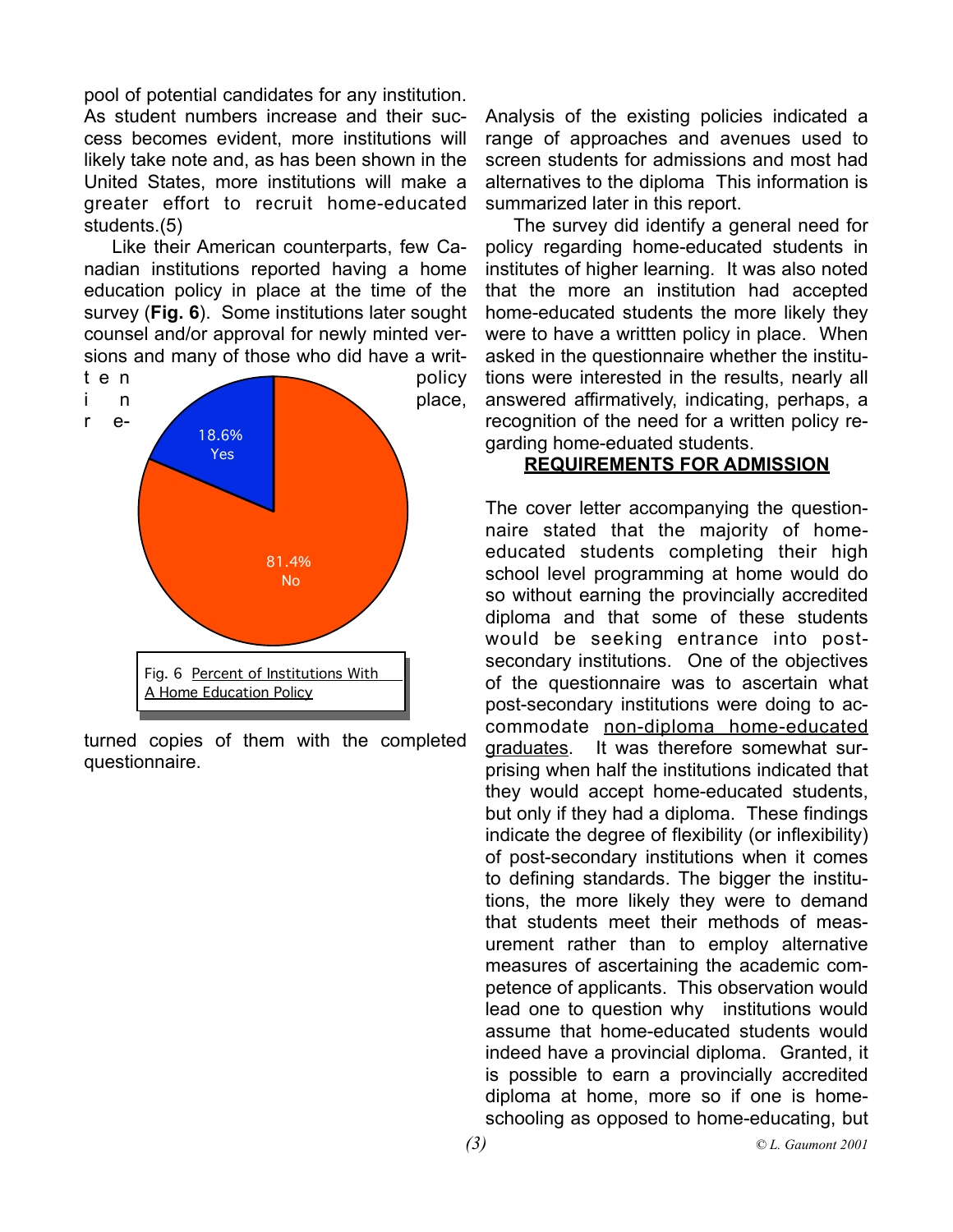this often proves to be very challenging. Provincial diplomas are awarded to students who have completed the specified program following standards dictated by the provincial educational bureaucracies. In short, it is a diploma designed by the public education system for attendees of the public education system. While no institution would consider granting a diploma, degree, or certificate to students attending a different institution, some feel that getting a provincial diploma at home is a reasonable expectation, in spite of the fact that these students have not been educated within the provincial public education system.

It may be important at this juncture to differentiate between a home-school program

standards. These home-based students are the ones who are more likely to earn the provincial diploma. Bringing a school program home is not the same as providing a homeeducation. A home-education, on the other hand, is a program offered to a student by a parent outside the structured learning environment of a school. Parents in this case, decide the individualized goals, standards, and expectations for each student, which, while generally meeting the goals and expectations of the provincial ministry of education, may not necessarily follow the scope, sequencing, and curricular standards set by it. These are the students who are most likely not to have a provincial diploma. It is not that these students have not attained a level of competence equivalent to or better than those



and a home-education program. While there are some who would argue that the difference is one of semantics, it may be instructive to distinguish the two for the sake of highlighting the differences of opinion and perceptions of the key players. A home school program can best be defined as bringing the school home. Parents are less involved and an educational institution such as a local school, a willing non-resident school, or an online school, is in control of the programming, standards and evaluation that generally adhere to provincial

of their publicly educated counterparts (see reference 7), it is simply that they completed their education using a different method and so have arrived at the door of post-secondary institutions using an alternative pathway and educational pedagogy. The question then becomes: is it fair to exclude potential student candidates because they lack a provincial diploma? Most institutions indicate that they are not in the business of denying students access, but that there is a concern regarding the need for ascertaining the level of compe-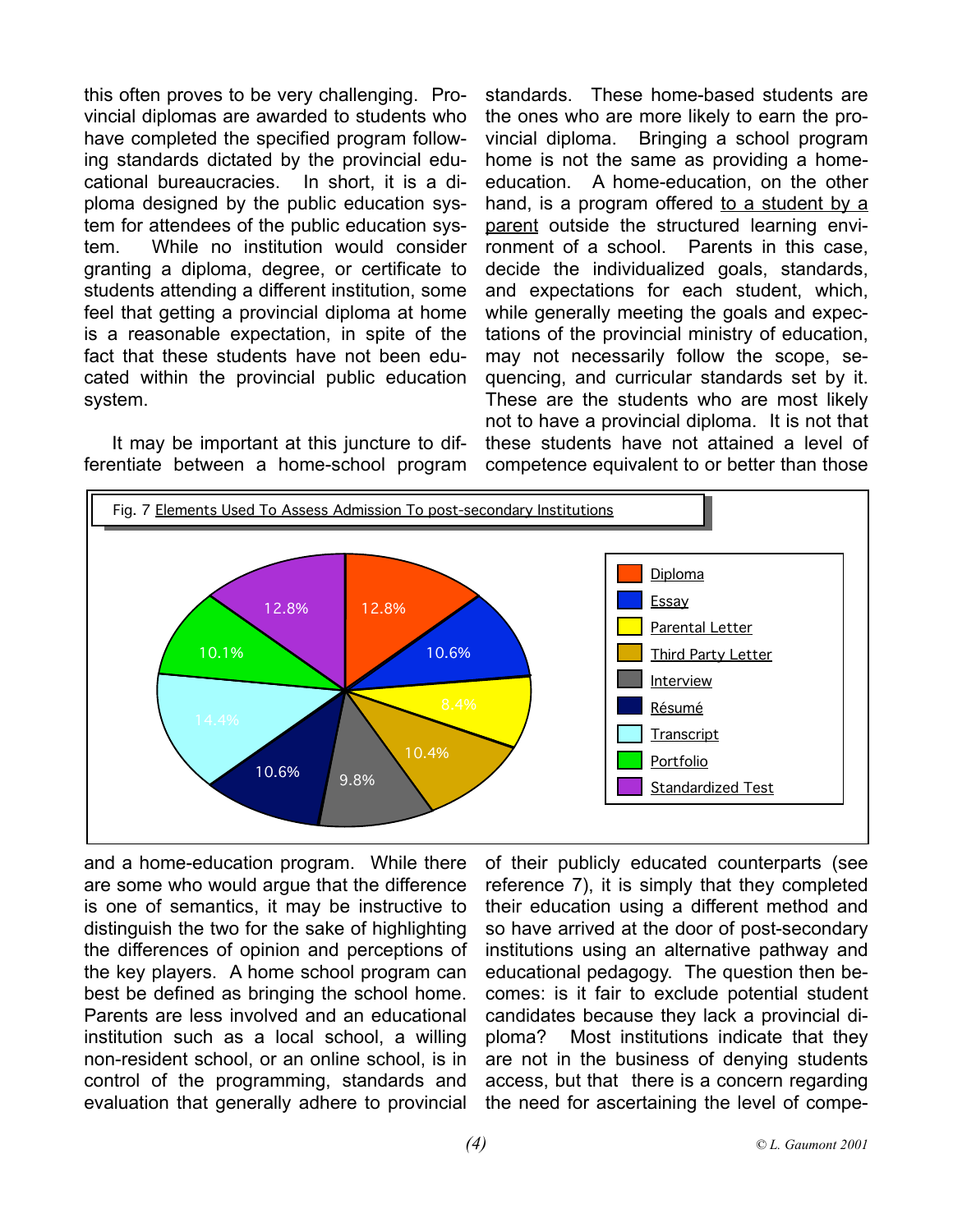

tence needed to be successful in the chosen program.

The questionnaire provided a choice of nine options that could be used as a measure of whether or not a student should be accepted to the institution. As can be seen in **Fig. 7**, all appeared to be of equal value. However, each institution tended to favor one or more method over the others. The percent usage for each option **(Fig. 8)** shows an apparent conflicting message regarding diplomas and transcripts. Even though less than half of the institutions indicated that they would require a diploma, over half indicated that they would require a transcript which usually accompanies a diploma. In fairness, institutions may simply have been indicating a desire to see which courses had been completed by the student and what marks were achieved in them outside of a diploma.

When it comes to accompanying letters, there appears to be a perception of parental bias as more institutions prefer to have a letter from a third party than from parents. This may be indicative of a lack of familiarity with home-education. A parent who is with a child all day, every day, over many years should be more qualified to report on the character, strengths, accomplishments, and maturity of their children (students), than an individual who may see the student no more than a few

hours per year. One would therefore expect a higher degree of accountability from parents who know the child than from a third party who, while making claim to objectivity, is most likely to report using information gathered from the parents.

The portfolio is the instrument of choice for most non-diploma students, yet it was one of the least accepted items. The reason, as has been determined through numerous interviews, is that most institutions do not know what a portfolio is or what it includes. A portfolio is best defined as a collection of information that describes the academic achievements of the student as well as his/her per-

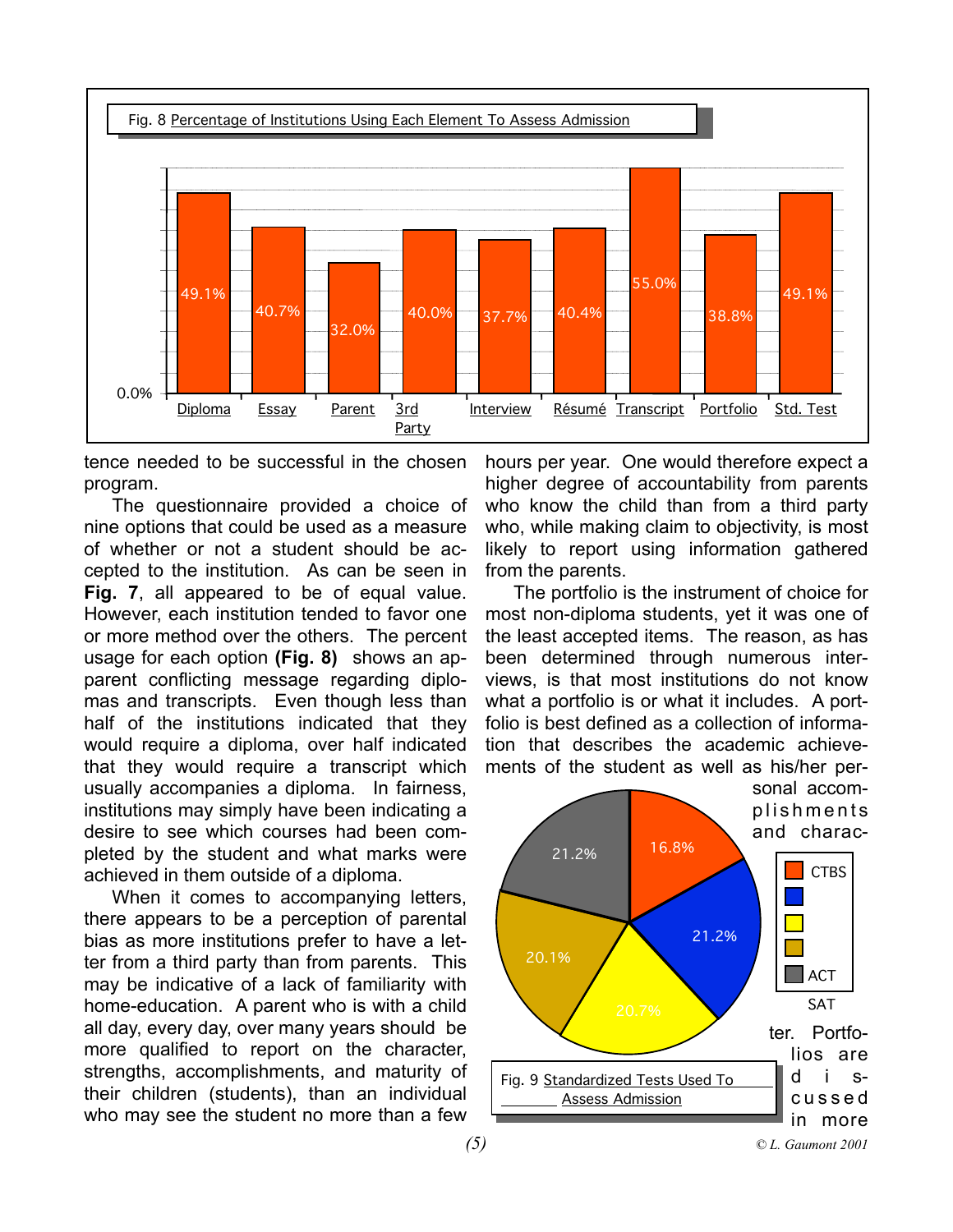detail later in this report.

Standardized testing was chosen as often as a diploma for entry requirements. When given a choice of five instruments, (**Fig. 9**) none was clearly favored over the other. The obvious conclusion here is that any test that will give some indication of the level of proficiency is acceptable to most institutions, although most indicated a preference here as well. Once again, it can be assumed that not every instrument was familiar to all the participants.

#### **CONCLUDING ANALYSIS**

As can be assumed in any survey, there is a degree of error that must be taken into account. There is, for instance, as mentioned in the report, an assumption of objectivity which may not be entirely justified. It can be argued that the institutions that participated were more likely to either be presently accepting home-educated students or interested in doing so. The nearly 72% of institutions that indicated they had accepted home-educated students may therefore not be indicative of the rate of acceptance for institutions in general. It should also be noted that the highest rate of participation was from private institutions, including Bible colleges and university colleges which are more likely to accept home-educated students because they are smaller, more personal and are usually founded on a faith shared by the students and their families.

Another factor that must be considered is who within the institution answered the questionnaire. Since over 80% of institutions that responded had no policy for home-educated students, how accurate were the answers? Since our initial sampling was rather demanding in its time constraints, a second sampling was conducted using the original mailing list which inadvertently resulted in some institutions answering the same survey twice. On a few occasions, those that answered twice had different responses. Experience has shown that different students applying to the same institution have found the response to be quite

different. Until an institution has a written policy in place, either the registrar will demonstrate confusion in dealing with homeeducated students or with experience, will develop a consistent pattern of his/her own which is subject to change.

Language is always a problem when conducting any survey. Great care was taken to be as concise as possible without sacrificing meaning in the questionnaire, yet confusion did occur. What, for instance, did the participant understand to be the meaning of a transcript, parental letter or portfolio compared to the understanding of those who conducted the survey?

Although some questionable information may have been collected, the sampling was large enough to give a reasonably accurate picture of the state of home-education at a post-secondary level, and that picture is indeed an encouraging one. We can imagine that, not that many years ago, most institutions would have had very little experience with home-educated students. If we can use the United States as an example, more and more institutions are accepting homeeducated students. Some, such as Harvard and Stanford Universities, actively recruit them (4). Home-educated students have most often proven to be outstanding students and post-secondary institutions that accept them, often like to have these students, as their success is also a positive reflection of the institution that has trained them.(6)

## **PROPOSAL FOR A FUTURE SURVEY**

The (2000/2001) Questionnaire On Entrance Requirements For Home-Educated Students was conducted to get a measurement of the general attitude of post-secondary institutions towards students who had chosen to complete their secondary training at home. The results were instructive and yet not comprehensive enough to be able to give individual students confident guidance regarding a specific institution. In the next phase of this study, individual institutional requirements will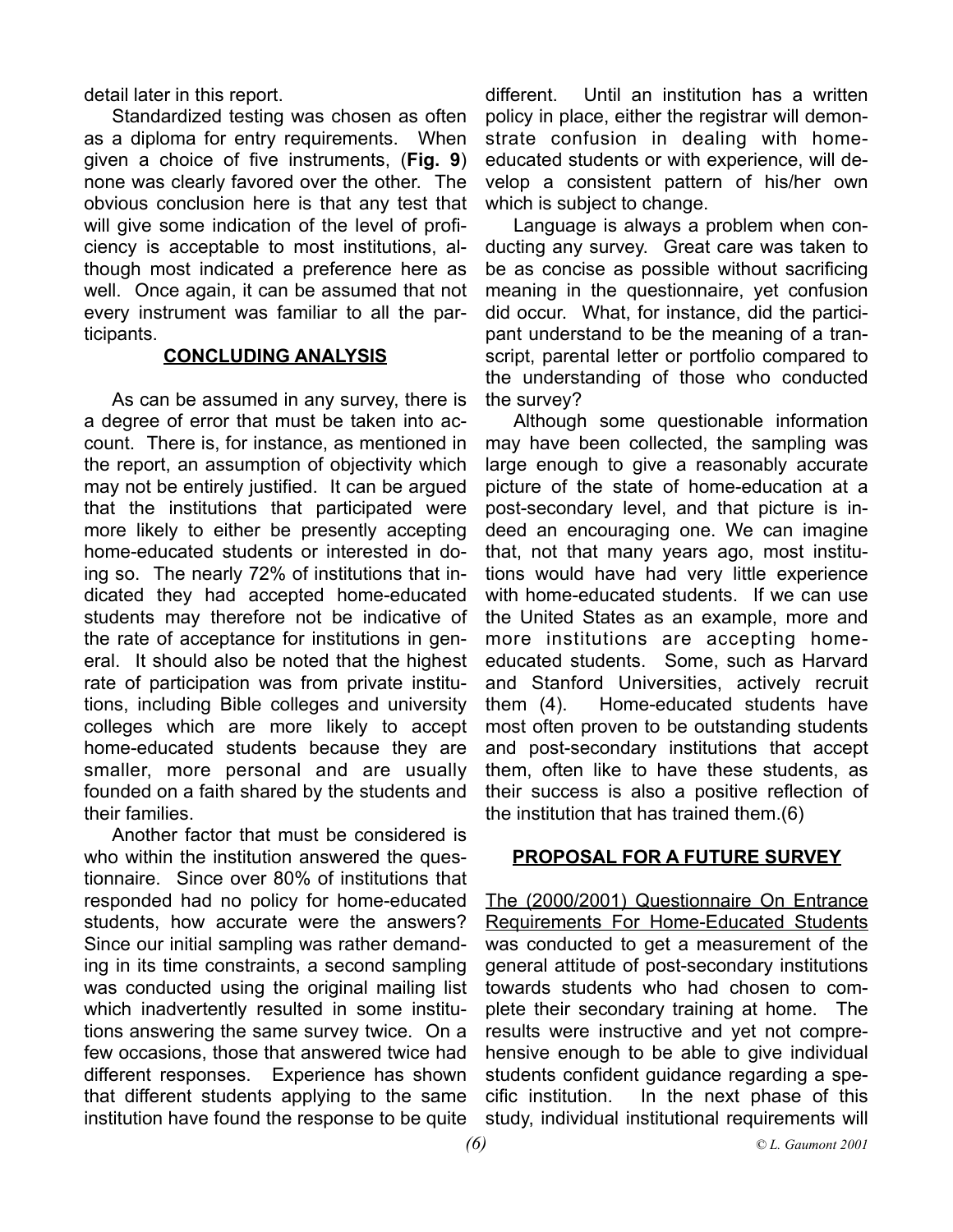be gathered and published so homeeducation students and families can readily ascertain which institutions are "homeeducation friendly" and what is required of students for admission. Phase two will be conducted on a province-by-province basis to accommodate differences in provincial education policies as well as to provide a more thorough procedure to include all postsecondary institutions in each province.

## **HOME-EDUCATION POLICY SUGGES-TIONS**

The (2000/2001) Questionnaire On Entrance Requirements For Home-Educated Students was designed as an instrument to measure the existence of policy in postsecondary institutions in regards to homeeducated students. As mentioned in the report, over 80% of the participating institutions did not have a written home school policy, while 72% had accepted home-educated students. Whether these students were in possession of an accredited diploma was not determined, but one can assume that some, if not most students, were accepted without a diploma when one considers the nature of home-education. With so many institutions not having a written policy, one can also assume that the overwhelming majority that indicated interest in the results were actually interested in what other post-secondary institutions were doing with home-educated students. It is with this in mind that this segment is included in the report.

To begin, it is imperative that parents, students and institutions have a common objective: that of the educational success of the student. The most common philosophy held by post-secondary institutions is that they are not in the business of denying any student access; however, there is a need to ascertain the level of competence necessary for success in the program of choice. Neither parents nor students would likely disagree with this. Problems arise when the method of ascertaining this competence becomes unpredictable, confusing, difficult, excessive, or

even demeaning. Institutions that have a written home-education policy make it easier by the very fact that expectations are clearly spelled out. On the other hand, having a written policy does not necessarily equate to an institution being "home-education friendly". Most institutions say that admission of homeeducated students is determined on an individual basis, which is, perhaps, a polite way of saying that no written policy exists. Personal communication with admissions officers of institutions that had accepted home-educated students indicated that the most common method used to gain entrance was persistence on the part of the student. Persistence does indicate a sincere desire to get what one wants and so can indeed provide a reasonable assurance of success in the program. However, it is still a "hit and miss" method of gaining entrance into an institution.

Traditionally, for most of the past century, it was generally accepted that persons who wanted to attend a post-secondary institution had attended a public or private school that adhered to the provincially mandated, standardized curriculum and evaluation. The accredited diploma was used as a standard of measurement and the marks on the transcript were evaluated to ascertain that the proper prerequisites had been fulfilled and that the level of competency therein was equivalent to what was needed for admission into the desired program. This method, for the most part, remains the standard of measurement today. Although relatively successful, this process is not without its shortcomings. A diploma from one province does not necessarily mean the same as one from another province in terms of curricular content. Institutions, therefore. need to have an alternative method of evaluation for out-of-province applicants just as they would for non-diploma homeeducated students. A second problem is that this method of evaluation does not consider the character and work ethic of the student, nor is it possible to ascertain whether or not the chosen field is appropriate to the strengths and interests of the applicant. Ad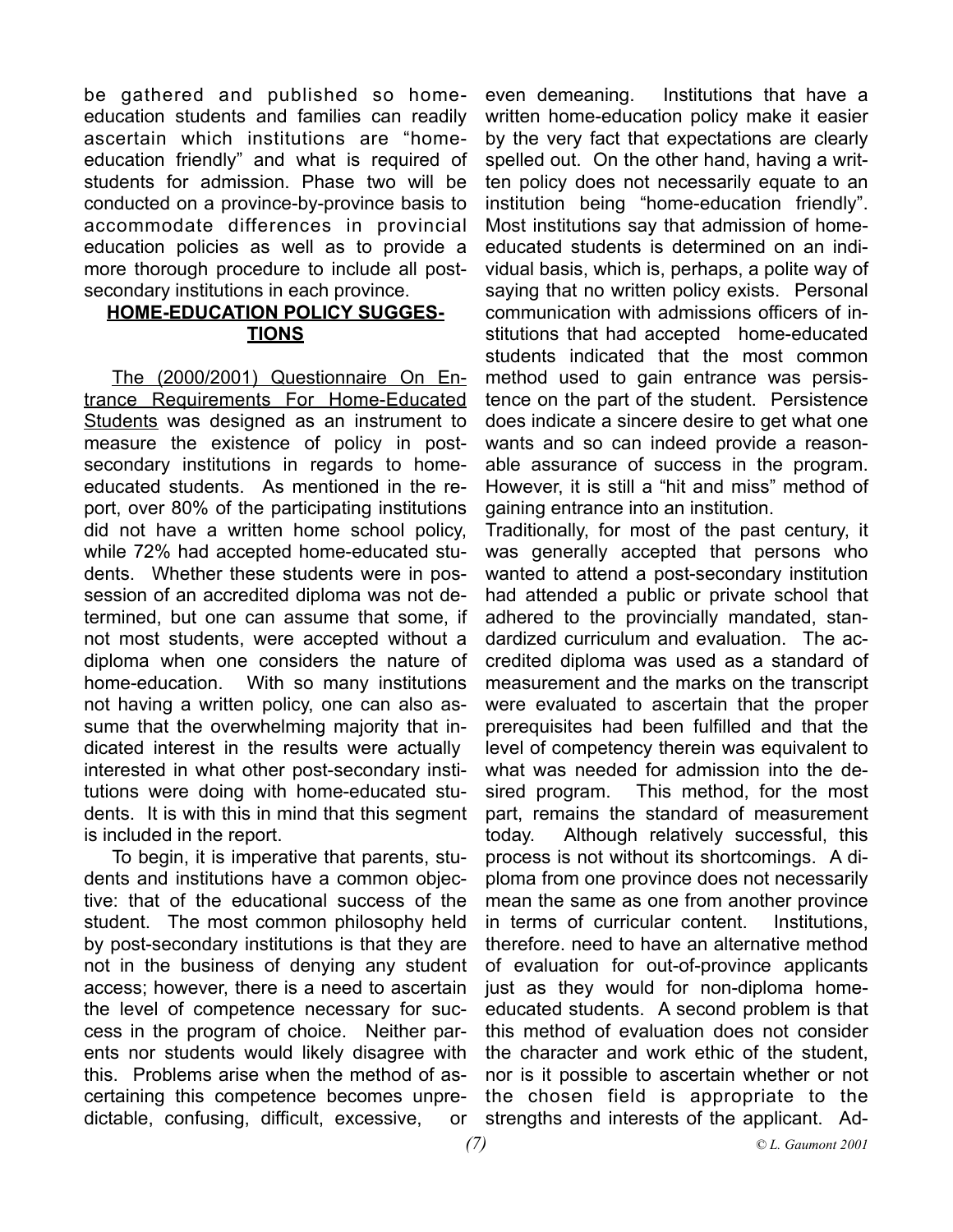mitting a student into a program using this method has become more tenuous as the standards and work ethic of publicly-educated students are changing, perhaps even eroding.(8) The increasing adoption of homeeducation combined with the uncertainty of diplomas should challenge post-secondary institutions to reevaluate entrance requirements to ensure that adequate consideration is given both to students educated in public/ private schools and to students educated at home.

The survey results and ongoing discussions with personnel from all manner of institutions over the past few years has provided much insight into what can be used to measure competency when a diploma is not available. Communications with admissions officers have shown that essentially two major skills must be demonstrated: communication and mathematics. Since most provincial tests are content-based rather than skills-based, a student can indeed score very high on a test yet not be very capable in the subject tested.(2) It is suggested, therefore, that skills-based testing such as the Canadian Test of Basic Skills (CTBS) or the Canadian Achievement Test (CAT) be done to ascertain proficiency of skills. Some institutions have asked for a handwritten essay to establish writing skills and some admit students simply on the strength of their English proficiency. SAT and ACT testing may be less indicative of subject competency and more of test writing skills.(2) However, some institutions have used this instrument in the past, perhaps because they were unaware of the availability of Canadian tests.

Some post-secondary institutions have wisely mandated a career investigation component to their entry requirements, in the hope of eliminating the placement of students in inappropriate programs. This is especially important for institutions that have defined specialized programming. A career investigation report has students indicate that they have good reason to believe that they are sure of their interest in the sought after pro-

gram by the fact that they have some kind of experience, directly or vicariously, in that discipline. This can be in the form of research, mentorship, volunteering, and/or interviewing people in the field. It is highly recommended that institutions incorporate this tool, as it is sure to reduce second and third year attrition.

Students who have completed their secondary education at home have most often done so without obtaining the provincial diploma. Non-provincial diplomas earned from different jurisdictions and curriculum suppliers or awarded by parents are essentially no different than out of province ones, in that they are meaningless unless accompanied by a transcript of programming and marks. Yet even this presents difficulties since the content of different programs is mostly unknown. An excellent solution to this problem, and generally also of the other problems already discussed, is found in student portfolios. A personal / career portfolio is essentially a résumé in a binder that includes collections and examples of achievements as well as an indepth record or "diary" of personal experiences and accomplishments. Portfolios are personalized, offering a more accurate synopsis of the actual content of the programming taken as well as a measure of the student's skills, strengths, interests and work ethic, providing a good indication of the character of the student. A career investigation report should be included to indicate the appropriateness of the chosen field of post-secondary study. Some schools realized the value of portfolios, attempting to mandate them within their institutions . The reason for their lack of success in the schools is that a portfolio requires a great deal of dedication, time, and work. A home-educated student that does not have a diploma is more likely to understand the importance of a well-constructed portfolio than a student who is encouraged to apply for admission on the strength of their diploma. The only negative aspect to the portfolio is that it does take a little longer to review than simple marks within standardized programming and so is perhaps a bit more cumbersome, espe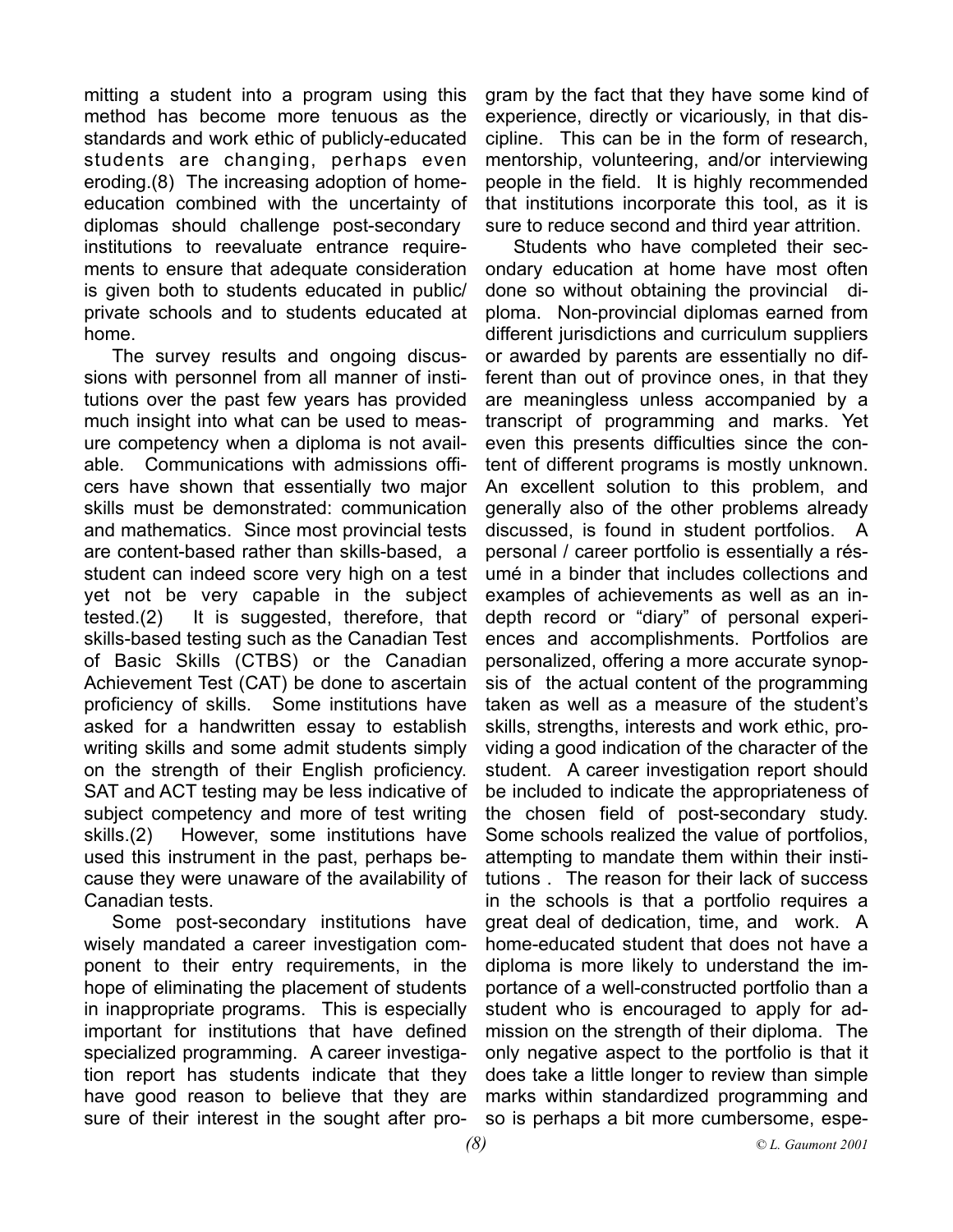cially for large institutions. However, the time invested will be rewarded with the knowledge that reliable information has been used to make a decision regarding admission.

In summary, the following suggestions are intended to facilitate the formation of a homeeducation policy that addresses both the postsecondary institutional need for ascertaining prerequisites and proficiency as well as the home-educated students' need to be treated fairly when being reviewed for admission.

·

·

· Do not mandate a provincial diploma since this effectively discriminates against students who have not attended the public/separate/private system.

· · Ascertain competency in mathematics and communication using a Canadian skills based standardized test such as the CTBS or CAT, or by reference to the student's portfolio.

· · Demand a career investigation report that indicates that the student is sure of his/her career choice.

· Ask to see a personal / career portfolio to establish the academic and personal accomplishments, as well as the character of the student.

· · Finally, do not negate parental input as parents are indeed the ones most qualified to make the best assessment of their childrens' (students') accomplishments and strengths.

Although this does not exhaust the possibilities of methods used by institutions when establishing entrance requirements, it does simplify the process for both parties. It is with the objective of making the transition from a home-education to a post-secondary education as easy as possible for both students and institutions that this segment of the report was included.

## **ACKNOWLEDGEMENTS**

I would like to acknowledge the great contribution of Elizabeth Davis of the **Home School Legal Defense Association of Canada**. Without her, the questionnaires would not have gone out. Dallas Miller, also of the **Home School Legal Defense Association of Canada**, was instrumental in encouraging me to stretch beyond the provincial arena to a national one for the preliminary stage of the survey. Thanks to Dr. Michael Wagner and to Dr. Lloyd Dosdall for their support and valuable suggestions. Thanks to Adèle Hoflin for proof reading and for being particular of proper grammar. Most appreciatively, I would like to thank the many registrars, admission officers, presidents, and others who so graciously answered the questionnaire, offered advice and generously shared the information included in this report. I look forward to continued collaboration. Finally, I must acknowledge the tireless contribution of my wife Faye, who not only encouraged me, but also painstakingly entered all the data that was received.